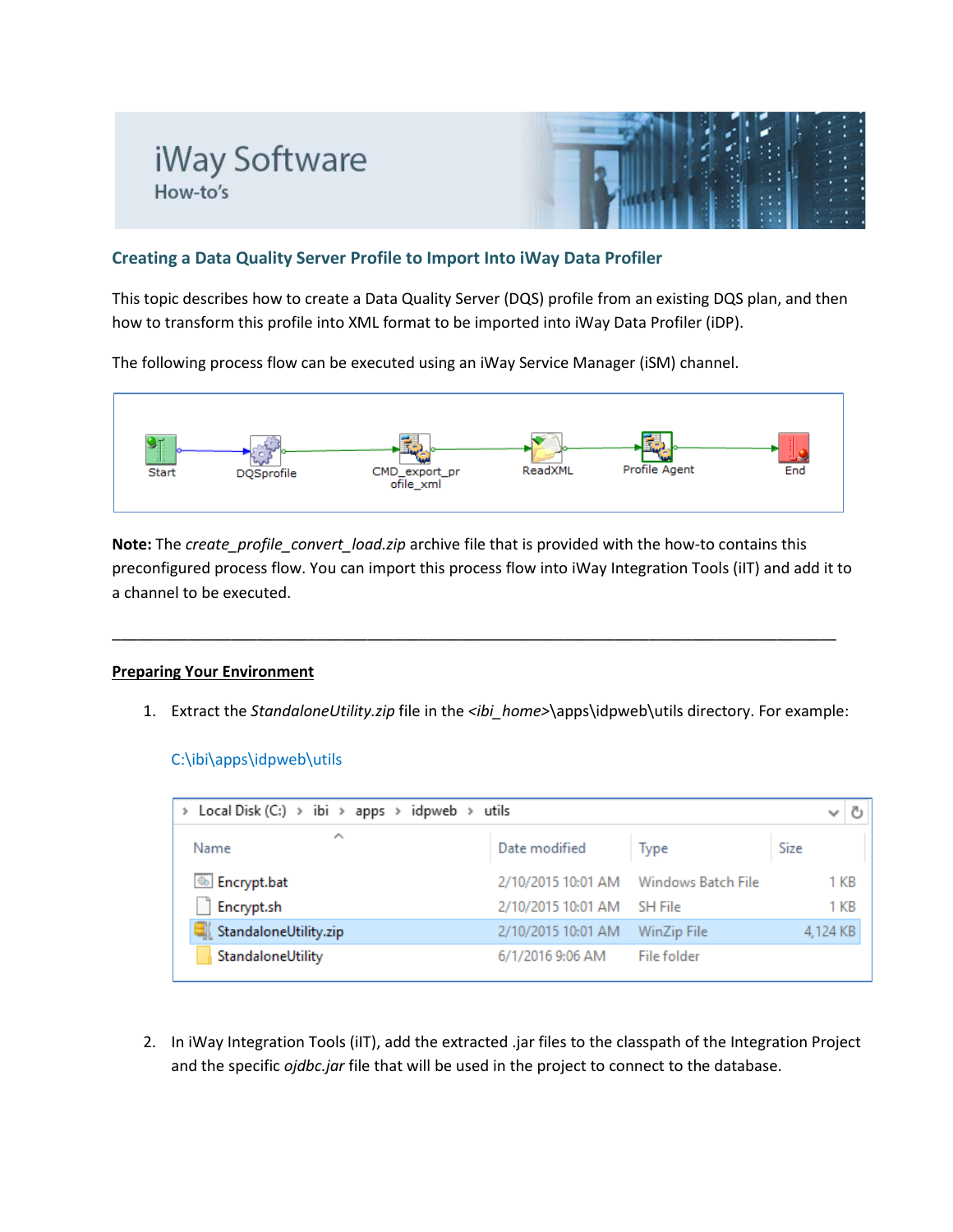| Resource                                                                                                                                                                                                                                                                                                                                    | <b>IIT Classpath</b>                                                                                                                                                                                                                                                                                                                                                                                                                                                                                                                                                                                                                                                                                                                                                                                                                                                                                                                                                                                                                                                                                                                                       |
|---------------------------------------------------------------------------------------------------------------------------------------------------------------------------------------------------------------------------------------------------------------------------------------------------------------------------------------------|------------------------------------------------------------------------------------------------------------------------------------------------------------------------------------------------------------------------------------------------------------------------------------------------------------------------------------------------------------------------------------------------------------------------------------------------------------------------------------------------------------------------------------------------------------------------------------------------------------------------------------------------------------------------------------------------------------------------------------------------------------------------------------------------------------------------------------------------------------------------------------------------------------------------------------------------------------------------------------------------------------------------------------------------------------------------------------------------------------------------------------------------------------|
| <b>Builders</b>                                                                                                                                                                                                                                                                                                                             | iWay Components   User Components                                                                                                                                                                                                                                                                                                                                                                                                                                                                                                                                                                                                                                                                                                                                                                                                                                                                                                                                                                                                                                                                                                                          |
| iWay Integration<br>Application<br><b>Customizations</b><br>Default iSM Target Versi<br><b>Export Folders</b><br><b>IFL Binding Properties</b><br><b>Maven Settings</b><br><b>Process Flow</b><br><b>Transformer</b><br>Maven<br><b>Project Facets</b><br><b>Project References</b><br>Run/Debug Settings<br><b>Task Tags</b><br>Validation | User Components requiring additional or 3rd party jars should be added here. IIT will make these available<br>by placing them on its classpath at startup.<br>commons-dbcp-1.2.2.jar - F:\ibi\apps\idpweb\utils\StandaloneUtility\lib<br>Add JARs<br>commons-io-2.4.jar - F:\ibi\apps\idpweb\utils\StandaloneUtility\lib<br>Add External JARs<br>commons-lang-2.4.jar - F:\ibi\apps\idpweb\utils\StandaloneUtility\lib<br>commons-logging.jar - F:\ibi\apps\idpweb\utils\StandaloneUtility\lib<br>Add Class Folder<br>commons-pool-1.4.jar - F:\ibi\apps\idpweb\utils\StandaloneUtility\lib<br>ibatis-2.3.4.726.jar - F:\ibi\apps\idpweb\utils\StandaloneUtility\lib<br>Remove<br>idpCommon.jar - F:\ibi\apps\idpweb\utils\StandaloneUtility\lib<br>idpSAU.jar - F:\ibi\apps\idpweb\utils\StandaloneUtility\lib<br>iwSAUAgent.jar - F:\ibi\apps\idpweb\utils\StandaloneUtility\lib<br>loq4j-1.2.6.jar - F:\ibi\apps\idpweb\utils\StandaloneUtility\lib<br>spring.jar - F:\ibi\apps\idpweb\utils\StandaloneUtility\lib<br>spring-Idap.jar - F:\ibi\apps\idpweb\utils\StandaloneUtility\lib<br>sqljdbc4.jar - F:\ibi\apps\idpweb\utils\StandaloneUtility\lib |

- 3. In iIT, add the following .jar files to the User Components tab:
	- commons-dbcp-1.2.2.jar
	- commons-pool-1.4.jar
	- ibatis-2.3.4.726.jar
	- idpCommon.jar
	- idpUtils.jar
	- iwDataProfilerAgent.jar
	- spring.jar



### **Analyzing the Objects Used in the Process Flow**

This section describes the behavior of the key objects (components) that are configured and used in the process flow.

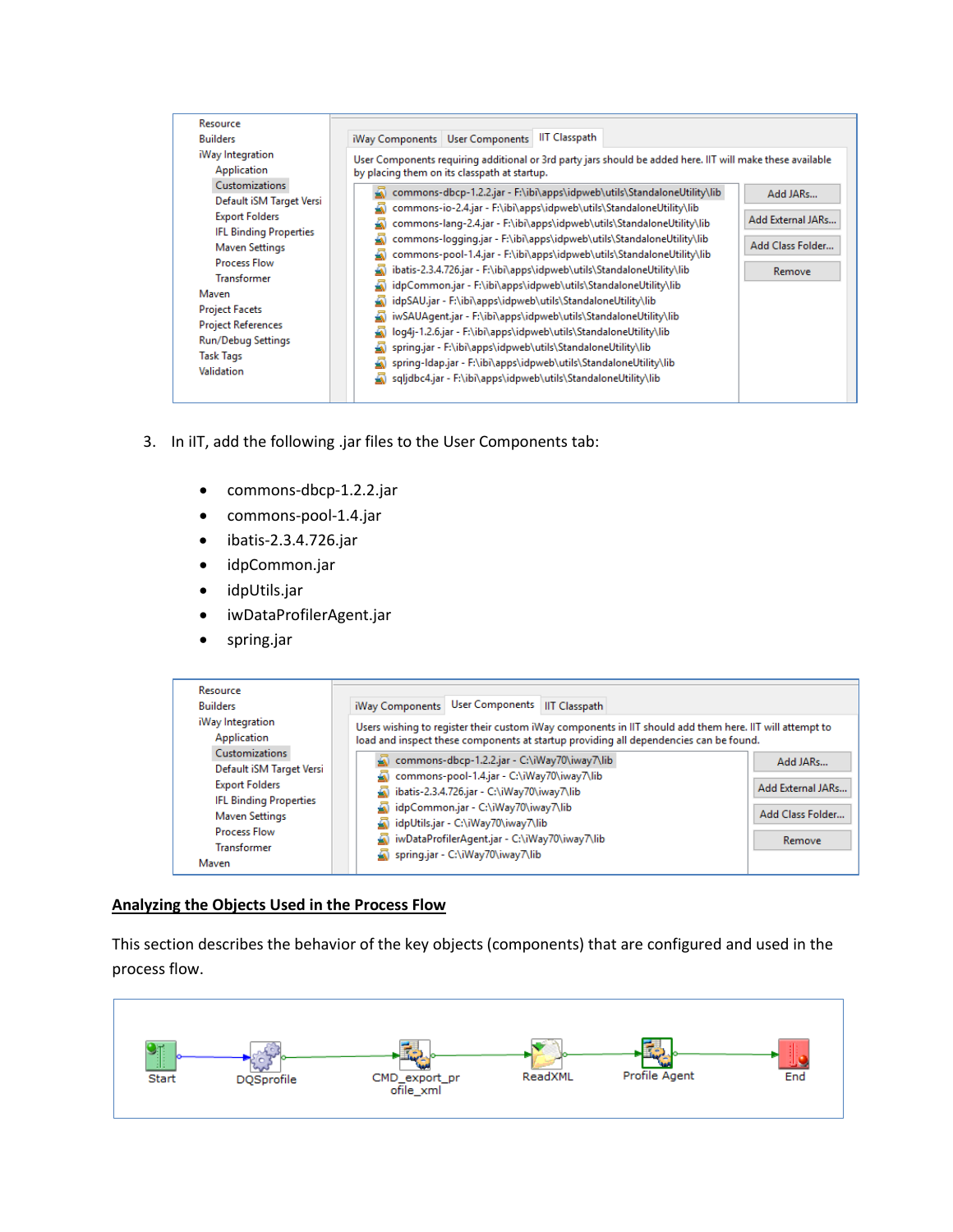#### **1. Profiling**



The *DQSprofile* object uses the DQS service (com.ibi.agents.XDDQAgent2), which links to a DQS plan and exports the profile. The following is a screenshot of the parameters that are configured for this service.

| $\blacktriangleright$ Main          |                                                                                     |
|-------------------------------------|-------------------------------------------------------------------------------------|
| Data Quality<br>Runtime<br>Provider | The configured Data Quality Runtime provider that should be invoked.                |
|                                     | CreateProfile                                                                       |
| DQS plan file                       | Location of the DQS plan file containing the logic of the data quality operation.   |
|                                     | C:/DQS/DQS903/workspace/Test_project/make_profile.plan                              |
| Runtime<br>Configuration<br>File    | Optional: Location of iWay DQS runtime configuration file. This file is used to def |
|                                     |                                                                                     |
| <b>XPath</b><br>Expression          | <b>XPath Expression</b>                                                             |
|                                     | //profileExport                                                                     |

#### **2. Exporting to XML**



The *CMD\_export\_profile\_xml* object uses the Run OS Shell Command service

(com.ibi.agents.XDRunCmdAgent). This service executes the *profile2xml.bat* file in order to convert the profile to XML format. The following is a screenshot of the Command parameter that is configured for this service.

| $\blacktriangleright$ Main |                                                                                                                          |
|----------------------------|--------------------------------------------------------------------------------------------------------------------------|
| Command                    | The system command to execute. Note that on Windows systems it is usually necessary to prepend the command with "cmd /C" |
|                            |                                                                                                                          |
|                            |                                                                                                                          |
|                            | C:/DQS/DQS903/runtime/bin/profile2xml.bat C:/DQS/DQS903/workspace/Test_project/Last_Names.profile C:/test/Last_Names.xml |
|                            |                                                                                                                          |